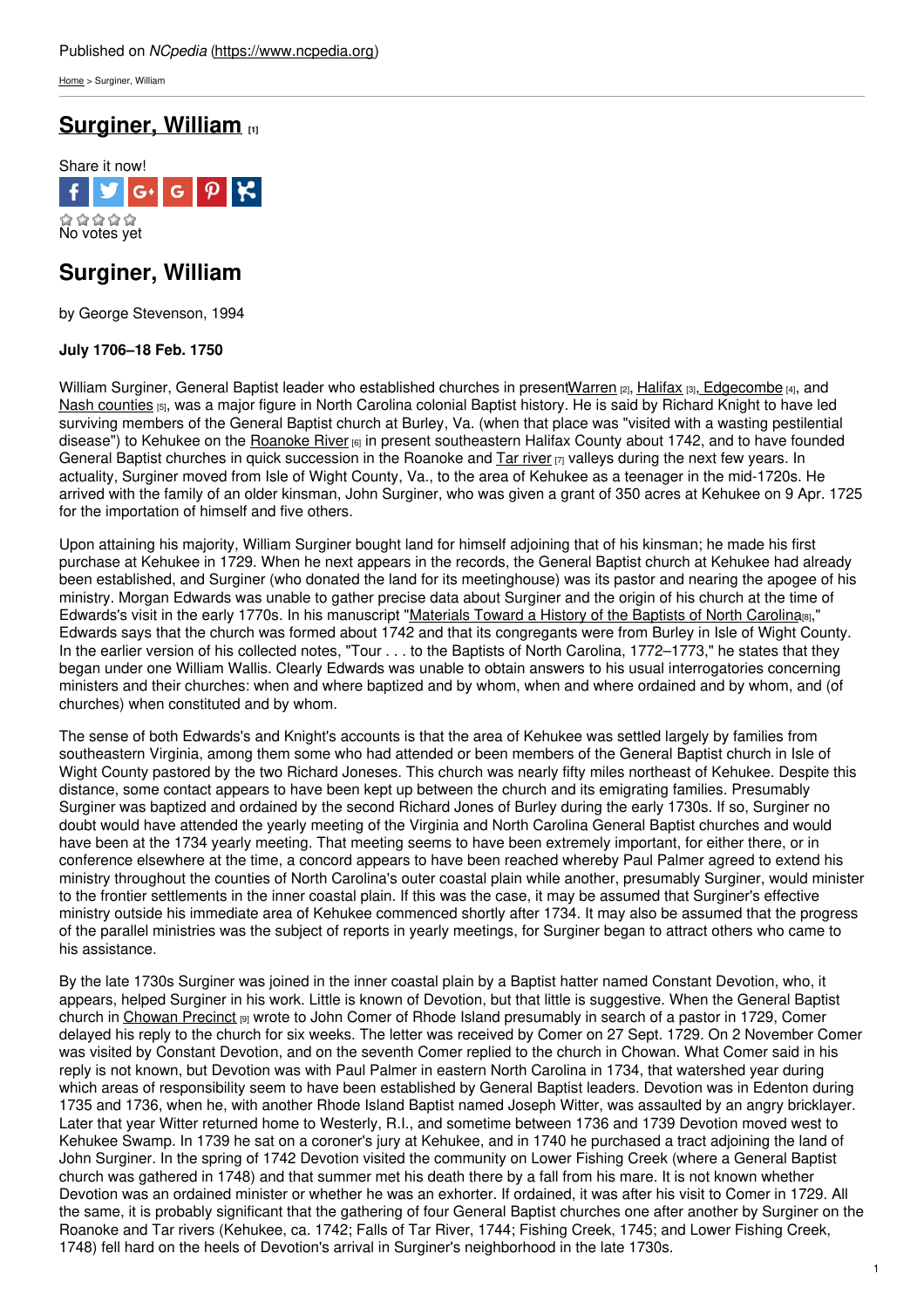If Surginer's work drew Devotion to the Roanoke and Tar rivers, it attracted others as well. By 1740 Peleg Rogers (who had lived in Palmer's home precinct of [Perquimans](https://www.ncpedia.org/geography/perquimans) [10] in 1728, but who had moved into Bertie Precinct by the mid-1730s) had moved to Town Swamp south of Tar River just outside the territory covered by Surginer's ministry. At the beginning of 1744 Rogers, as an Anabaptist, appeared before the Edgecombe County Court and took the oaths prescribed for dissenting ministers by the Toleration Act of 1689. Rogers was probably responsible for extending the area of General Baptist influence and for gathering a church near the headwaters of Town Creek and Toisnot Swamp by or before 1748; that church was subsequently destroyed and a new church erected at Toisnot by the introduction of Calvinist doctrine in 1758, by which time Rogers had moved to Duplin [County](https://www.ncpedia.org/geography/duplin)  $[11]$ .

Surginer's ablest coadjutor was Josiah Hart. Hart, a disciple of and successor to Paul Palmer, fostered Palmer's churches in the outer coastal plain from 1740 to 1747. He then joined Surginer in the inner coastal plain. Over the next three years the ministries of Surginer and Hart, like that of Palmer, assumed the characteristics of the office of a General Baptist messenger. Hart, without a family and able to earn his living anywhere as a physician, seems to have had a greater freedom of movement than Surginer. Hart was in southern Bertie [County](https://www.ncpedia.org/geography/bertie) [12] in 1746, at Lower Fishing Creek in Edgecombe in 1747, then at Kehukee, Falls of Tar River, and Toisnot in 1748; in 1749 he was for a while in Isle of Wight [County](https://www.ncpedia.org/geography/tyrrell), Va., then back again at Lower Fishing Creek—all the while serving as Tyrrell County [13] clerk of court (1747–49).

Together, Surginer and Hart preached, baptized, and raised up a new generation of ministers. They enjoyed a brilliant success. Then, suddenly, Surginer died and some of the fires in Hart appear to have been dampened. Hart buried Surginer, marked his grave at Kehukee, and stayed in the area through the year 1753. He then returned to the outer coastal plain and to business affairs tangled by inattention during his long stay with Surginer. From 1755 to 1757 Hart was tied down by several concurrent suits in Tyrrell and Beaufort counties. By the spring of 1758 Hart, too, was dead. The final years of Hart's life, when he was absent in the east, were critical years for the General Baptist churches in the inner coastal plain. The Calvinist doctrine—that of the mass of humanity, only the handful selected for salvation by God before the foundation of the world could hope to enter into a state of grace (as opposed to the doctrine held by the General Baptists that any of humankind could enter into a state of grace by believing in Jesus and repenting of one's sins)—was imported into the inner coastal plain. Henry Whitfield's tempest had begun to blow along the banks of the Roanoke and Tar rivers. As the recently ordained General Baptist ministers were swept up by these new winds of doctrine, the same gusts toppled from their places the candlesticks of the General Baptist churches planted by Surginer and his coadjutors. Without settled pastoral care, the congregations of General Baptists first languished, then "dissolved," as Isaac Backus terms it. Nevertheless, Morgan Edwards and all succeeding Baptist historians trace the histories of the Calvinist Baptist churches of the area back to their General Baptist origins and invariably acknowledge Surginer to have been one of the principal founding fathers of Baptists in North Carolina's inner coastal plain.

Surginer married Mary West Boykin, the widowed daughter of William West oBeaufort County [14], sometime before 1744. He was survived by his wife and their three children: Jacob, Ann, and Tamar.

#### **References:**

C. Edwin Barrows, ed., "Diary of John [Comer](https://archive.org/details/rhodeislandhist01socigoog)[15]," *Collections of the Rhode Island Historical Society* 8 (1893).

Lemuel Burkitt and Jesse Read, *Concise History of the Kehukee Baptist [Association](https://archive.org/details/concisehistoryof00burk)*[16] (1850).

Morgan Edwards, ["Materials](https://docsouth.unc.edu/csr/index.html/document/csr05-0361) Toward a History of the Baptists of North Carolina <sup>8</sup>" (Furman MS) and "Tour . . . to the Baptists of North Carolina, 1772–1773" (Crozer MS) (microfilm, North Carolina Collection, University of North Carolina, Chapel Hill).

Sylvester Hassell, *History of the Church of God from the [Creation](https://archive.org/details/cu31924029245128) to A.D. 1885* [17] (1886).

Margaret M. Hofmann, comp., *Province of North Carolina, [1663–1729:](https://www.worldcat.org/title/province-of-north-carolina-1663-1729-abstracts-of-land-patents/oclc/5519774) Abstracts of Land Patents*[18] (1979), *Colony of North Carolina, 1735–1775: Abstracts of Land Patents*, 2 vols. (1982), and *Abstracts of Deeds, [Edgecombe](https://www.worldcat.org/title/abstracts-of-deeds-edgecombe-precinct-edgecombe-county-north-carolina-1732-throuh-1758-as-found-in-halifax-county-north-carolina-public-registry-deed-books-1-2-3-4-5-6/oclc/2342200) Precinct, Edgecombe County, North Carolina* [19] (1969).

George W. Paschal, *History of North Carolina Baptists*, vol. 1, [1663–1805](https://archive.org/details/historyofnorthca11pasc)<sub>[20]</sub> (1930).

**Subjects:** [Biographies](https://www.ncpedia.org/category/subjects/biography-term) [21] [Religious](https://www.ncpedia.org/category/subjects/clergy) Leaders and Clergy [22] **Authors:** [Stevenson,](https://www.ncpedia.org/category/authors/stevenson-george) George, Jr. [23] **Origin - location:** Bertie [County](https://www.ncpedia.org/category/origin-location/coastal-29) [24] [Roxobel](https://www.ncpedia.org/category/origin-location/roxobel) [25] [Windsor](https://www.ncpedia.org/category/origin-location/windsor) [26] [Carteret](https://www.ncpedia.org/category/origin-location/coastal-15) County [27] [Beaufort](https://www.ncpedia.org/category/origin-location/coastal-43) [28] [Chowan](https://www.ncpedia.org/category/origin-location/coastal-38) County [29] [Edenton](https://www.ncpedia.org/category/origin-location/coastal-56) [30] Duplin [County](https://www.ncpedia.org/category/origin-location/coastal--9) [31] [Faison](https://www.ncpedia.org/category/origin-location/faison) [32]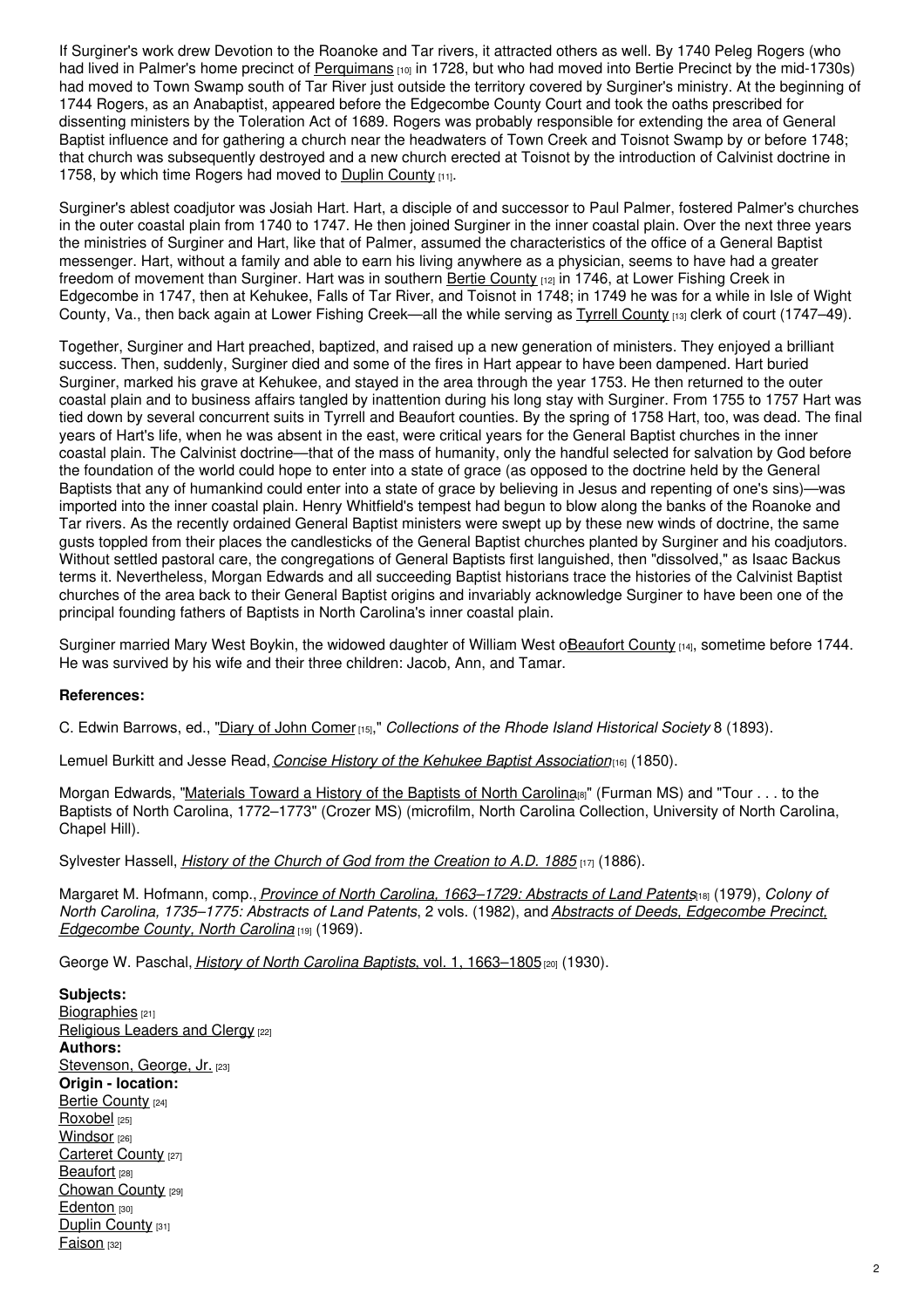[Kenansville](https://www.ncpedia.org/category/origin-location-5) [33] [Warsaw](https://www.ncpedia.org/category/origin-location/warsaw) [34] [Edgecombe](https://www.ncpedia.org/category/origin-location/coastal-20) County [35] [Lawrence](https://www.ncpedia.org/category/origin-location/lawrence) [36] [Rocky](https://www.ncpedia.org/category/origin-location/rocky) Mount [37] [Tarboro](https://www.ncpedia.org/category/origin-location/coastal-62) [38] Halifax [County](https://www.ncpedia.org/category/origin-location/coastal-30) [39] [Halifax](https://www.ncpedia.org/category/origin-location/halifax) [40] [Roanoke](https://www.ncpedia.org/category/origin-location/coastal-61) Rapids [41] [Scotland](https://www.ncpedia.org/category/origin-location/scotland) Neck [42] [Weldon](https://www.ncpedia.org/category/origin-location/weldon) [43] Nash [County](https://www.ncpedia.org/category/origin-location/coastal-19) [44] [Nashville](https://www.ncpedia.org/category/origin-location/nashville) [45] [Rocky](https://www.ncpedia.org/category/origin-location/rocky-0) Mount [46] [Perquimans](https://www.ncpedia.org/category/origin-location/coastal-37) County [47] [Hertford](https://www.ncpedia.org/category/origin-location/hertford) [48] Tyrrell [County](https://www.ncpedia.org/category/origin-location/coastal-26) [49] [Warren](https://www.ncpedia.org/category/origin-location/piedmont-2) County [50] [Warrenton](https://www.ncpedia.org/category/origin-location/warrenton) [51] **From:** Dictionary of North Carolina [Biography,](https://www.ncpedia.org/category/entry-source/dictionary-no) University of North Carolina Press.<sup>[52]</sup>

1 January 1994 | Stevenson, George, Jr.

**Source URL:** https://www.ncpedia.org/biography/surginer-william

#### **Links**

[1] https://www.ncpedia.org/biography/surginer-william [2] https://www.ncpedia.org/geography/warren [3] https://www.ncpedia.org/geography/halifax [4] https://www.ncpedia.org/geography/edgecombe [5] https://www.ncpedia.org/geography/nash [6] https://www.ncpedia.org/rivers/roanoke [7] https://ncpedia.org/gazetteer/search/Tar%20river [8] https://docsouth.unc.edu/csr/index.html/document/csr05-0361 [9] https://www.ncpedia.org/geography/chowan [10] https://www.ncpedia.org/geography/perquimans [11] https://www.ncpedia.org/geography/duplin [12] https://www.ncpedia.org/geography/bertie [13] https://www.ncpedia.org/geography/tyrrell [14] https://www.ncpedia.org/geography/beaufort [15] https://archive.org/details/rhodeislandhist01socigoog [16] https://archive.org/details/concisehistoryof00burk [17] https://archive.org/details/cu31924029245128 [18] https://www.worldcat.org/title/province-of-north-carolina-1663-1729-abstracts-of-land-patents/oclc/5519774 [19] https://www.worldcat.org/title/abstracts-of-deeds-edgecombe-precinct-edgecombe-county-north-carolina-1732-throuh-1758-as-found-in-halifaxcounty-north-carolina-public-registry-deed-books-1-2-3-4-5-6/oclc/2342200 [20] https://archive.org/details/historyofnorthca11pasc [21] https://www.ncpedia.org/category/subjects/biography-term [22] https://www.ncpedia.org/category/subjects/clergy [23] https://www.ncpedia.org/category/authors/stevenson-george [24] https://www.ncpedia.org/category/origin-location/coastal-29 [25] https://www.ncpedia.org/category/origin-location/roxobel [26] https://www.ncpedia.org/category/origin-location/windsor [27] https://www.ncpedia.org/category/origin-location/coastal-15 [28] https://www.ncpedia.org/category/origin-location/coastal-43 [29] https://www.ncpedia.org/category/origin-location/coastal-38 [30] https://www.ncpedia.org/category/origin-location/coastal-56 [31] https://www.ncpedia.org/category/origin-location/coastal--9 [32] https://www.ncpedia.org/category/origin-location/faison [33] https://www.ncpedia.org/category/origin-location-5 [34] https://www.ncpedia.org/category/origin-location/warsaw [35] https://www.ncpedia.org/category/origin-location/coastal-20 [36] https://www.ncpedia.org/category/origin-location/lawrence [37] https://www.ncpedia.org/category/origin-location/rocky [38] https://www.ncpedia.org/category/origin-location/coastal-62 [39] https://www.ncpedia.org/category/origin-location/coastal-30 [40] https://www.ncpedia.org/category/origin-location/halifax [41] https://www.ncpedia.org/category/origin-location/coastal-61 [42] https://www.ncpedia.org/category/origin-location/scotland [43] https://www.ncpedia.org/category/origin-location/weldon [44] https://www.ncpedia.org/category/origin-location/coastal-19 [45] https://www.ncpedia.org/category/origin-location/nashville [46] https://www.ncpedia.org/category/origin-location/rocky-0 [47] https://www.ncpedia.org/category/origin-location/coastal-37 [48] https://www.ncpedia.org/category/origin-location/hertford